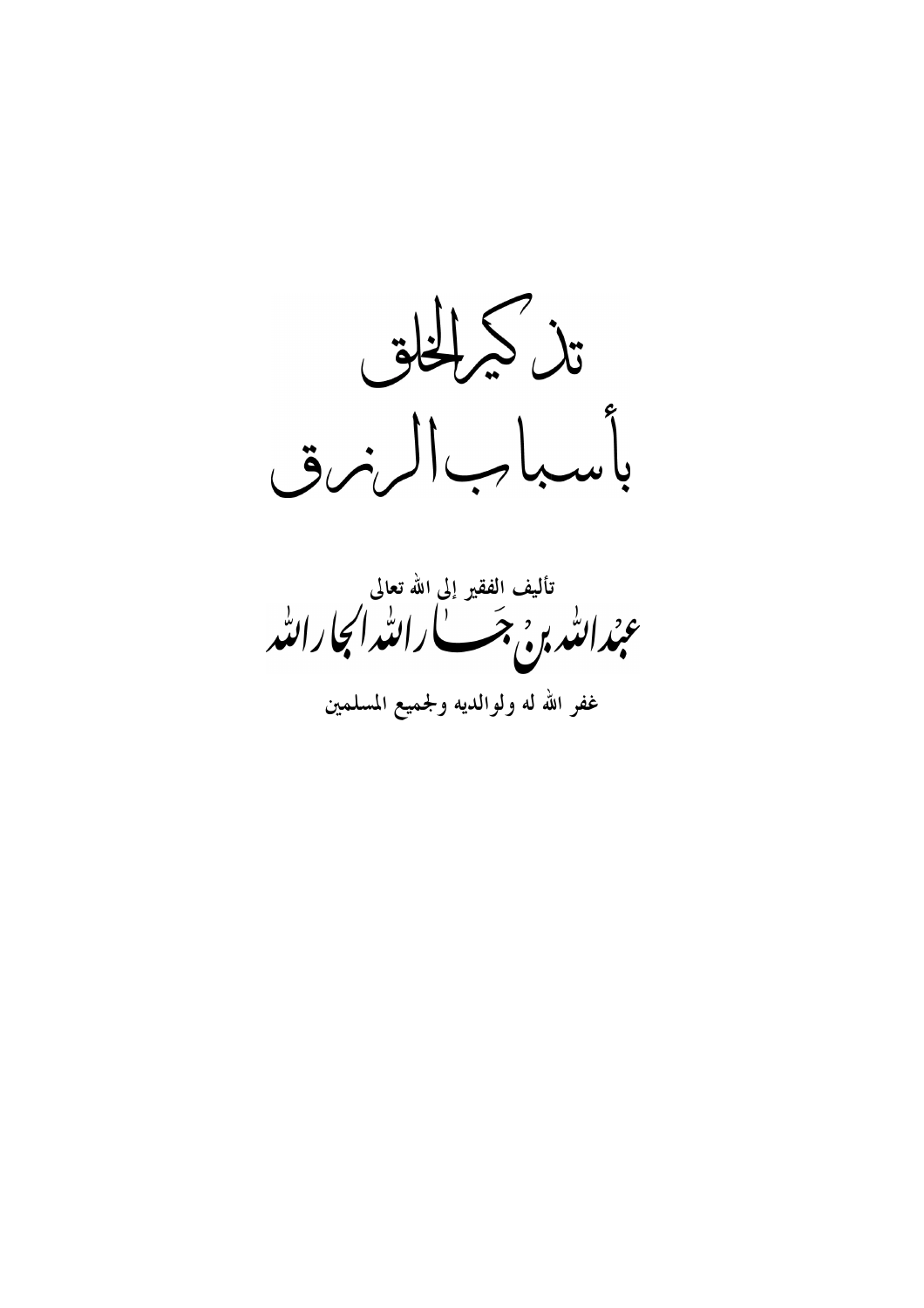بسم الله الرحمن الرحيم

الحمد لله الذي فضَّل بعض الناس على بعض في الرزق، فجعل منهم الغني، ومنهم الفقير، ليبلوهم أيهم أحسن عمـــلاً، وليتخـــذ بعضهم بعضًا سخريًا وهو الحكيم العليم، الذي لا راد لقضائه، ولا مىدل لحكمه.

وأشهد أن لا إله الله وحده لا شريك له، وأشــــهد أن محمــــدًا عبده ورسوله، صلى الله عليه وسلم وعلى آله وأصحابه أجمعين.

أما بعد فقد اقتضت حكمة الله أن يفضل بعض النــــاس علــــى بعض في الرزق، والقوة، والصحة، وله الحكمة البالغة في ذلك كله، وليس عطاء الله للإنسان هذه النعم دليلاً على محبته له ورضاه عنه وكرامته عليه، كما أن ابتلاء الانسان بالفقر والمرض ليس دلسيلاً علي إهانته وبغضه له.

وإنما كرامة الإنسان بتوفيقه لطاعة الله وإهانتـــه بخذلانـــه في معصيته. والله تعالى يعطي الدنيا من يحب ومن لا يحب، ولا يعطي الدين إلا من أحب، فمن أعطاه الله الدين فقد أحبه، وهو الحكـــيم العليم، الذي يضع الأشياء مواضعها ويترلها منازلها اللائقة بما.

ثم إن الله تعالى جعل لكل شيء سببًا وحعل للرزق أسبابًا يُنال ها حسية ومعنوية، قولية وفعلية، وقد كتبت في هذا الموضوع كلمة ضمنتها بعض مؤلفاتي ثم بدا لي أن أفردها برسالة مستقلة، فأفردهّا وزدت عليها ما تبسر .

فعلى العبد أن يفعل الأسباب المشروعة التي ينال بمسا السرزق الحلال وأن يبتعد كل البعد عن طرق الكسب الحرام، ففي الحلال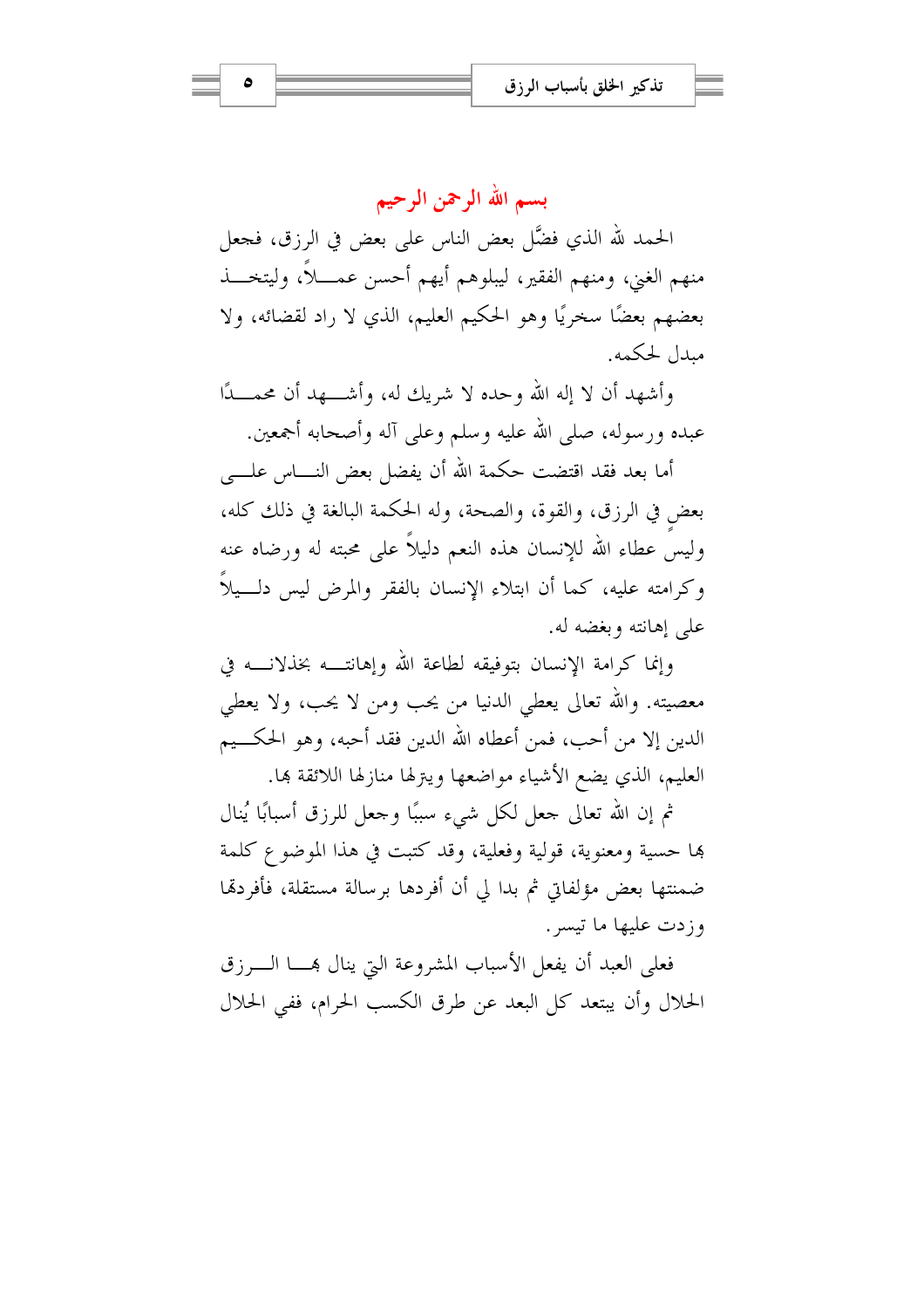بركة وكفاية عن الحرام. و هذه الرسالة مستفادة من كلام الله تعالى وكلام رسول صلى الله عليه وسلم وكلام المحققين من أهل العلم. أسأل الله تعـــالى أن ينفع هما وأن يوسع لنا في الرزق الحلال، وأن يكفينا بحلالـــه عــــن حرامه، وبطاعته عن معصيته وبفضله عمن سواه وصلى الله وسلم على نبينا محمد وعلى آله وصحبه أجمعين.

المؤلف في ١٤١١/٦/٢٠ هـ

٦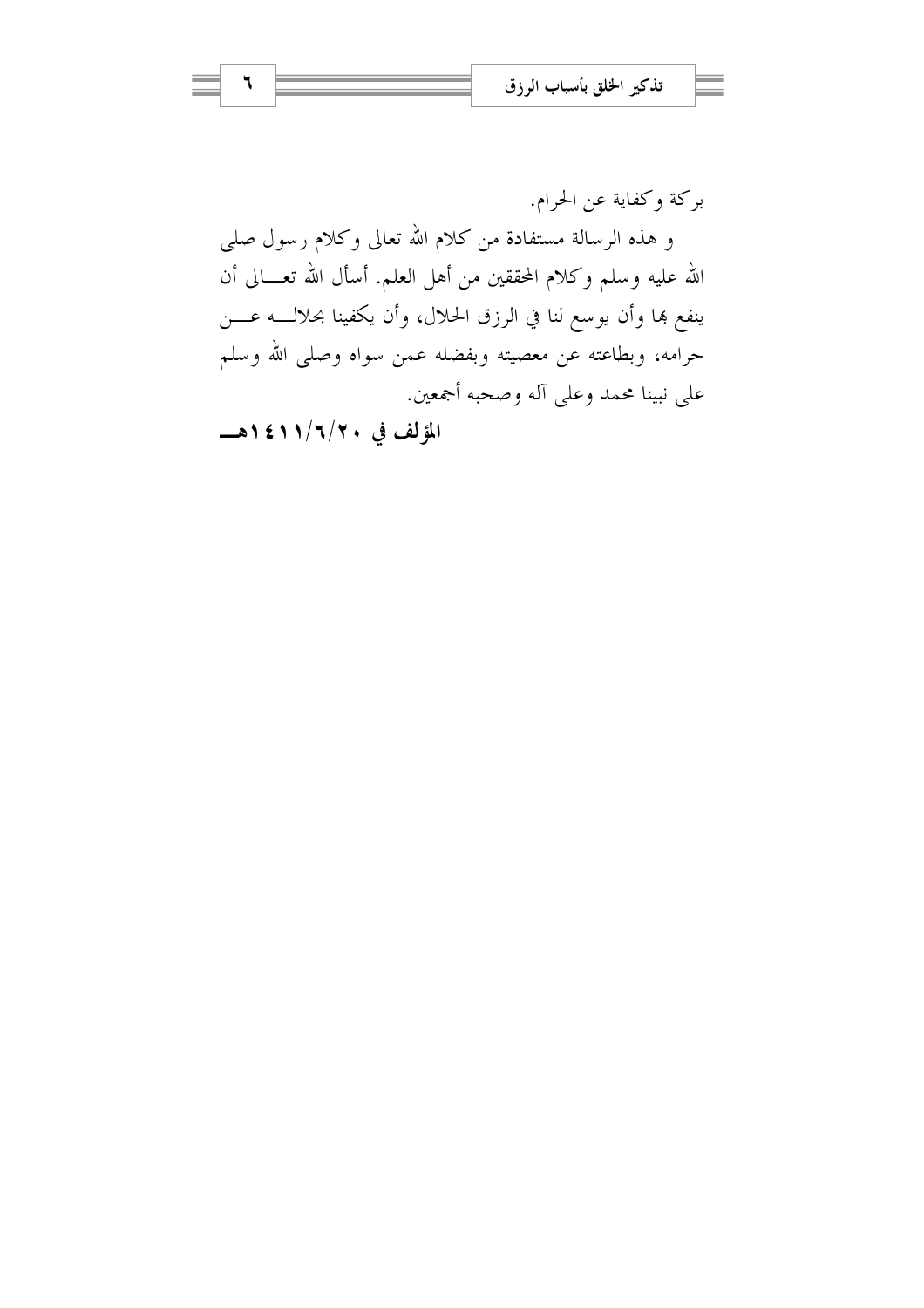## من أسباب الرزق

يؤمن المسلم أنه مكتوب ومقدر رزقه وأجله وعمله وشـــقاوته وسعادته وهو في بطن أمه، ينال ذلك بالأسباب المقدرة له، كما في حديث ابن مسعود المتفق عليه فمن أسباب الرزق:

١– السعي في تحصيله بالأسباب المقدرة له: مــــن زراعــــة، أو تِحارة، أو صناعة، أو وظيفة، أو غير ذلك من الأسباب المقدرة، قال الله تعالى ﴿هُوَ الَّذي جَعَلَ لَكُمُ الأَرْضَ ذَلُولاً فَامْشُوا فـــي مَنَاكبهَـــا وَكُلُوا منْ رِزْقه وَإِلَيْه النُّشُورُ﴾ [سورة الملك، الآية ١٥].

٢- وتقوى الله تعالى وطاعته بامتثال أوامره واحتناب نواهيه، قال تعالى: ﴿وَمَنْ يَتَّقِ اللَّهَ يَجْعَلْ لَهُ مَخْرَجًا \* وَيَرْزُقْهُ منْ حَيْــثُ لا يَحْتَسبُ﴾ [سورة الطلاق، الآيتان ٢، ٣]، أي من أطاع الله جعل له مخرجًا من كل ضيق ورزقه من حيث لا يخطر بباله.

٣– وكثرة الاستغفار — طلب المغفرة من الله تعالى، قال تعالى إخبارًا عن نبيه ورسوله نوح عليه السلام: ﴿فَقُلْتُ اسْتَغْفِرُوا رَبَّكُمْ إِنَّهُ كَانَ غَفَّارًا \* يُرْسل السَّمَاءَ عَلَيْكُمْ ملْرَارًا \* وَيُمْددْكُمْ بِـــأَمْوَال وَبَنينَ وَيَجْعَلْ لَكُمْ جَنَّات وَيَجْعَلْ لَكُمْ أَنْهَارًا﴾ [سورة نوح، الآيات: ١٠-١٢]. وفي الحديث: «من لزم الاستغفار جعل الله له من كل هَم فرجًا ومن كل ضيق مخرجًا ورزقه من حيث لا يحتسب» رواه أبو داود والنسائي وابن ماحه والبيهقي والحاكم وصححه.

٤– والتوكل على الله، والاعتماد عليـــه، والاســـتعانة بـــه في حصول الرزق، فإن من توكل على الله كفاه، قال تعالى: ﴿وَمَـــنْ يَتَوَكَّلْ عَلَى الله فَهُوَ حَسْبُهُ﴾ [سورة الطلاق، الآية ٣]. أي من يعتمد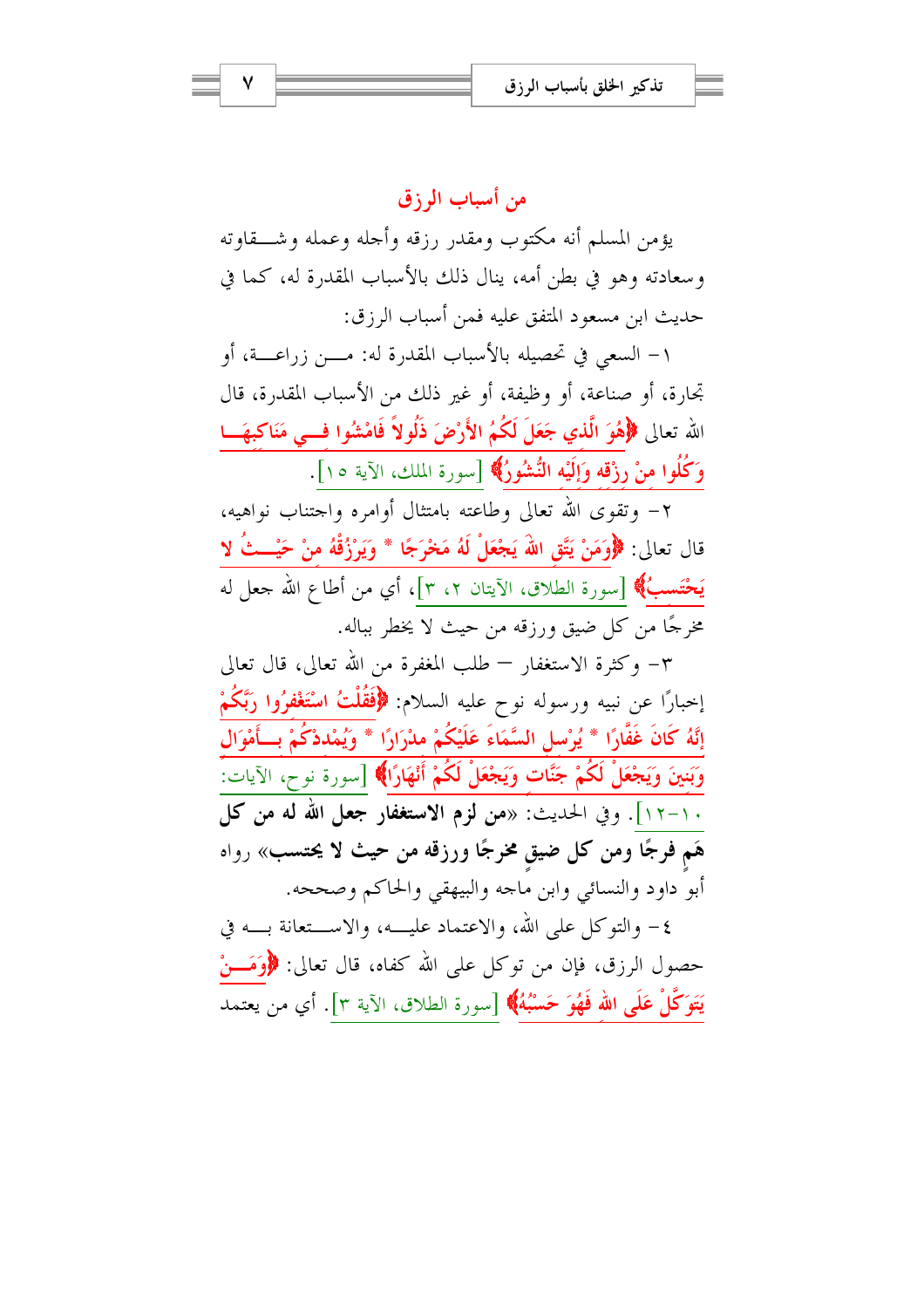على الله وحده في حصول مطلوبه فهو كافيه.

وقال ﷺ: «لو أنكم توكلون على الله حق توكله لرزقكم كما يرزق الطير تغدوا خماصًا وتسروح بطانًـــا» رواه الامـــام أحمـــد والترمذي وقال حسن صحيح والنسائي وابن ماحه وابسن حبسان والحاكين

٥– والدعاء بحصول الرزق فإن الله هو الرزاق ذو القوة المتين، قال تعالى: ﴿وَقَالَ رَبُّكُمُ ادْعُونِي أَسْتَجِبْ لَكُمْ﴾ [سورة غافر، الآية ٦٠] فقد أمر بالدعاء وتكفل بالإحابة إذا لم يمنع من ذلك مانع من معصية الله بترك واجب أو فعل محرم أو أكل حــــرام أو لبـــــسه أو استبطاء الإجابة تقول: يا رزَّاق ارزقني وأنت حير الرازقين، اللَّـــهم إني أسألك رزقًا طيبًا واسعًا يا من لا تغيض خزائنـــه مــــع كثــــرة الإنفاق، اللهم اكفني بحلالك عن حرامك وبفضلك عمن سـواك، اللهم قنعني بما رزقتني وبارك لي فيما آتيتني قال ﷺ: «قلَّد أفلح من أ**سلم ورزق كفافًا وقنعه الله بما** آتاه» رواه أحمد ومسلم والترمذي وابن ماجه عن عبدالله بن عمرو ورمز السيوطي لصحته.

٦– من أسباب الرزق الكرم والجود والإنفاق في سبيل الله كما قال الله تعالى: ﴿وَمَا أَنْفَقْتُمْ منْ شَيْءٍ فَهُوَ يُخْلَفُهُ وَهُوَ خَيْرُ الرَّازِقِينَ﴾ [سورة سبأ، الآية ٣٩]، أي مهما أنفُقتم من شيء فيما أمركم بـــه وأباحه لكم فهو يخلفه عليكم في الدنيا بالبدل وفي الآخرة بسالأجر والثواب. وفي الحديث القدسي قال الله تبارك وتعالى: ﴿ إِ ابْنِ آدَم انفق أنفق عليك؟ رواه مسلم وقال ﷺ: (ما من يوم يصبح العبـــاد فيه إلا ملكان ينزلان فيقول أحدهما اللهم اعط منفقًا خلفًا، ويقول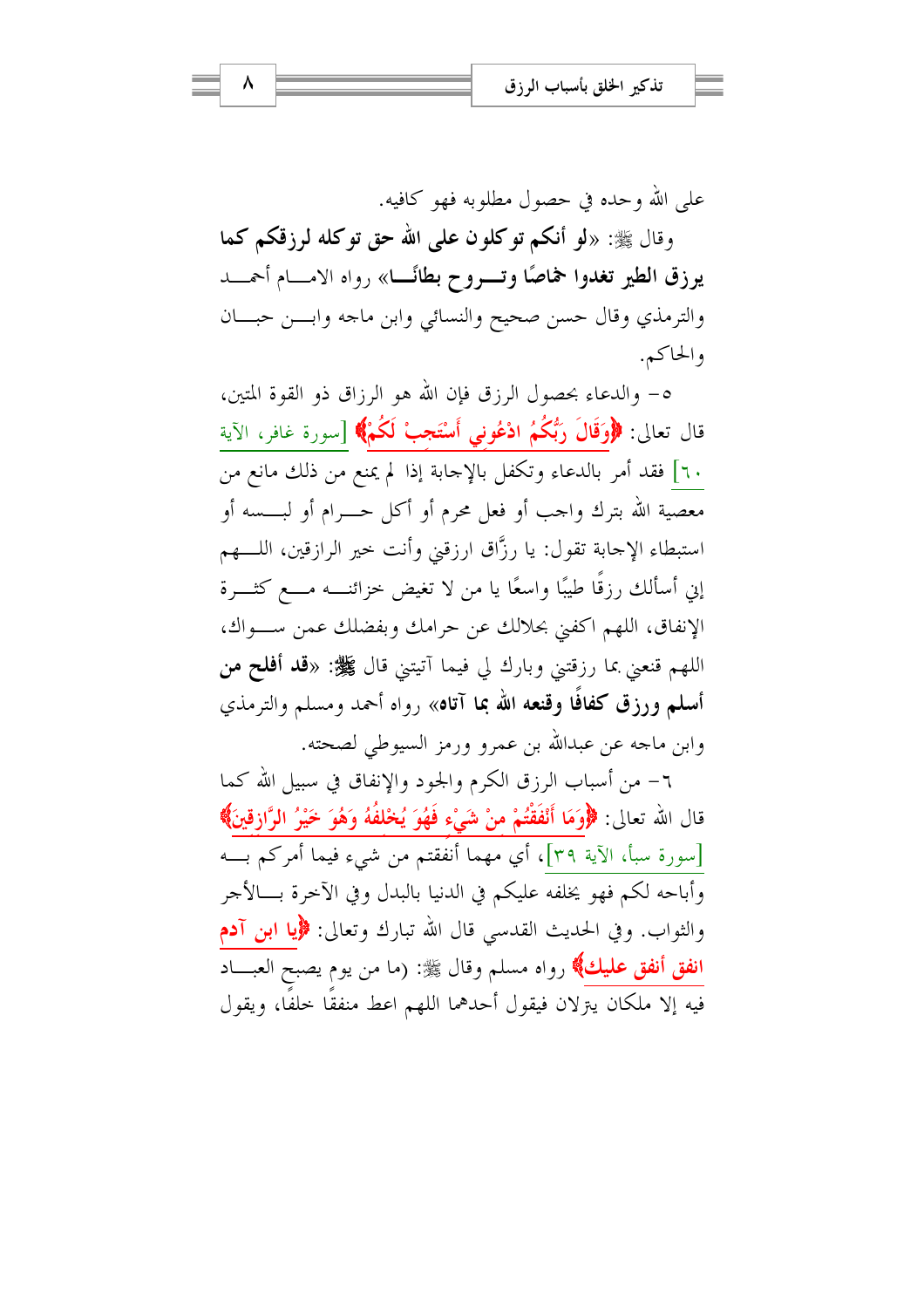الآخر اللهم اعط ممسكًا تلفًا) رواه البخاري ومسلم، وقال عليــه الصلاة والسلام: (ما نقصت صدقة من مال) رواه مسلم، فليثــق المنفق بوعد الله ولبنفق مما , ; قه الله .

٧- والحمد والشكر لله على رزقه ونعمه عمومًا، فإن الـــشكر مقرون بالمزيد، قال تعالى: ﴿وَإِذْ تَأَذَّنَ رَبُّكُمْ لَتِنْ شَكَرْتُمْ لأَزِيــــدَنَّكُمْ وَلَئنْ كَفَرْتُمْ إنَّ عَذَابي لَشَديدٌ﴾ [سورة إبراهيم، الآية ٧]، اللهم لك الحمد والشكر والثناء على حزيل أنعامك والحمد لله الذي بنعمتـــه تتم الصالحات، والحمد لله الذي فضلنا على كشير مسن عبساده المؤمنين، والحمد لله حمدًا كثيرًا طيبًا مباركًا فيه كما يحـــب ربنـــا ويرضى، وكما ينبغي لجلاله وعظيم سلطانه، وصلوات الله وسلامه على حير حلقه وأنبيائه وعلى آله وأصحابه وأتباعه إلى يوم الدين.

تنبيه: الإنسان بطبيعته يحب الغبي ويكره الفقر وهسو لا يعلسم عواقب الأمور ورب قليل حير من كثير وما قل وكفي حسير ممسا كثر وألهي، ولعله يجمع المال من حلال وحرام، ثم يموت ويتركسه لورثته فيكون لهم غنمه وعليه غرمه له الشوك وللوارث الرطــب وسوف يسأل عن ماله من أين اكتسبه وفيم أنفقه، وأغبط النساس في هذه الحياة وأسعدهم فيها من كان رزقه بقدر حاجته وكفايته، لا فقر ينسى ولا غني يطغي، ولهذا حكم الرسول ﷺ بالفلاح لمــــن أسلم ورزق كفافًا وقنعه الله بما آتاه. في الحديث الذي رواه مسلم، ودعا لأهل بيته أن يكون رزقهم في الدنيا بقدر القوت، فقـــال في الحديث الذي رواه مسلم والترمذي وابن ماجه (اللهم احعل رزق آل محمد في الدنيا قوتًا) ولا يختار لهم إلا الأفضل، وقلة المال أيسر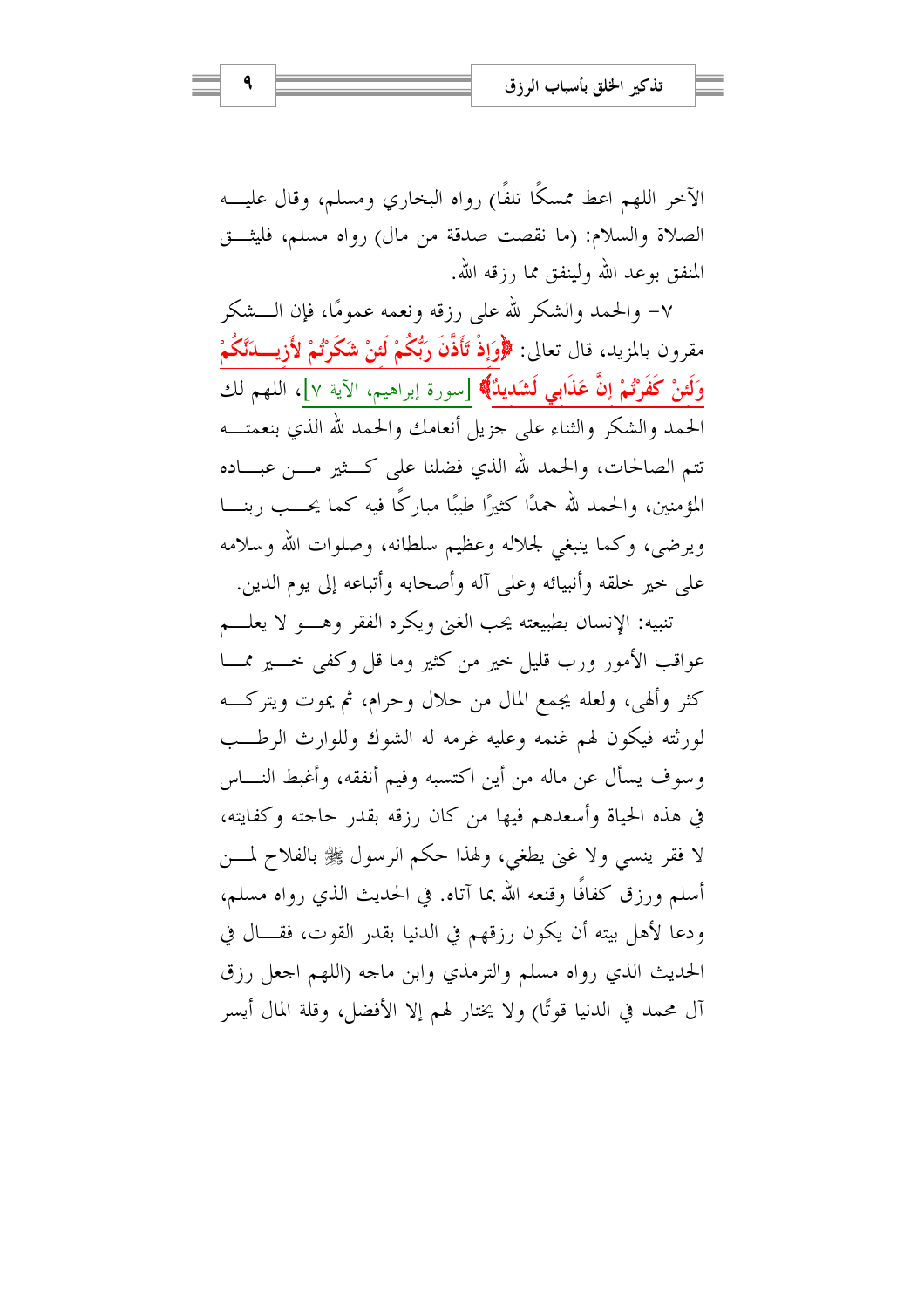للحساب وقال تعالى: ﴿لِمَلْ تُؤْثِرُونَ الْحَيَاةَ اللُّنْيَا \* وَالْأَحْسِرَةُ خَيْسِرٌ وَأَبْقَى﴾ [سورة الأعلى، الآيتان ١٦، ١٧]، وقـــال عليـــه الـــصلاة والسلام: (من كانت الدنيا همه فرَّق الله عليه أمره وجعل فقره بين عينيه و لم يأته من الدنيا إلا ما كتب له ومن كانت الآخرة نيَّته جمع الله عليه أمره وجعل غناه في قلبه وأتته الدنيا وهـــي راغمـــة) رواه أحمد وابن ماجه والترمذي.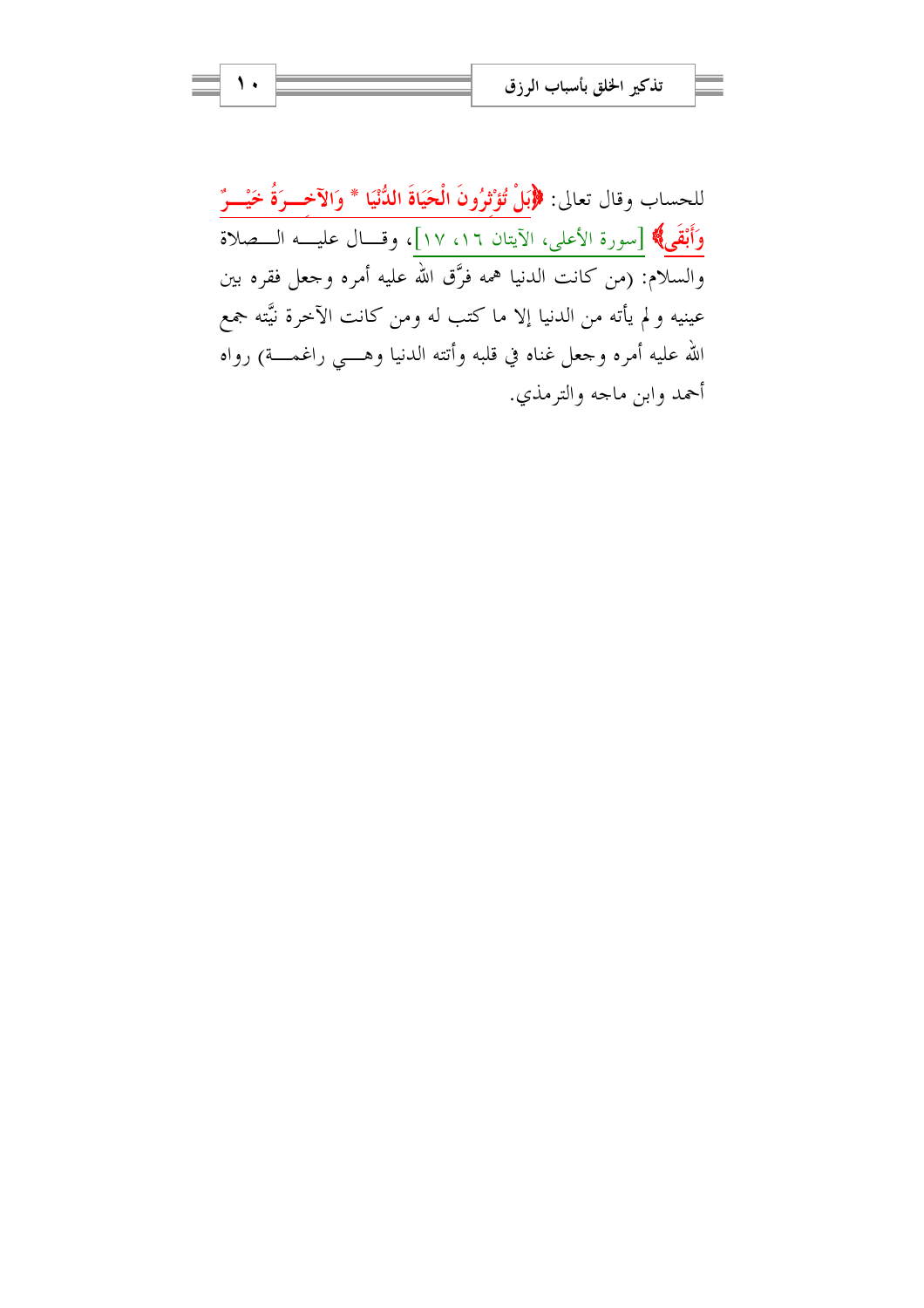۱۱

الصدق والأمانة في المعاملات سبب لحصول الرزق وبركته قال الله تعالى: ﴿وَمَنْ يَتَّقِ اللَّهَ يَجْعَلْ لَهُ مَخْرَجًا \* وَيَرْزُقْــهُ مِـــنْ حَيْثُ لا يَحْتَسبُ﴾ [سورة الطلاق، الآيتان ٢، ٣]. فرتـــب علــــي التقوى التي أساسها الصدق وأداء الأمانـــة في المعاملـــة التيـــسير والخروج من كل ما ضاق على الناس، وفتح أبواب الــــرزق، وفي الصحيحين عنه ﷺ (البيعان بالخيار ما لم يتفرقا، فإن صدقا وبيَّنـــا بورك لهما في بيعهما وإن كذبا وكتما محقت بركة بيعهمـــا). وفي السنن مرفوعًا: (يقول الله أنا ثالث الشريكين ما لم يخــــن أحــــدهما صاحبه، فإذا حان أحدهما صاحبه، حرجتُ من بينهما).

وإنما كان الصدق والبيان وأداء الأمانة في جميع المعاملات سببًا للبركة وتيسير أبواب الرزق لأمرين مُهمين.

أحدهما: وعد الله ووعد رسوله والله لا يخلف الميعاد، أن مــــن سلك الطرق التي أمر ها، وتجنب ما نُمي عنه، بارك الله له في سعيه ورزقه من حيث لا يحتسب، وفتح له من خزائن جوده وكرمه ما لا يناله الناس بسعيهم وحدّهم وحذقهم، وهذا أمر ربايي وجزاء إلهي مشاهد معلوم بالتجربة.

والثاين: أن من عامل الناس وعرفوا منه الصدق والنصح اطمأنوا إليه، وركنوا إلى معاملته، ورغبوا في الأخذ منه وإعطائه، لأن قلوهم إليه مطمئنة، ونفوسهم إلى أمانته منقادة واثقة، وحــاز الاعتبـــار والشرف اللذين عليهم أسست المعاملات النزيهة الطيبة، وبـــذلك مشت أسبابه مع الناس.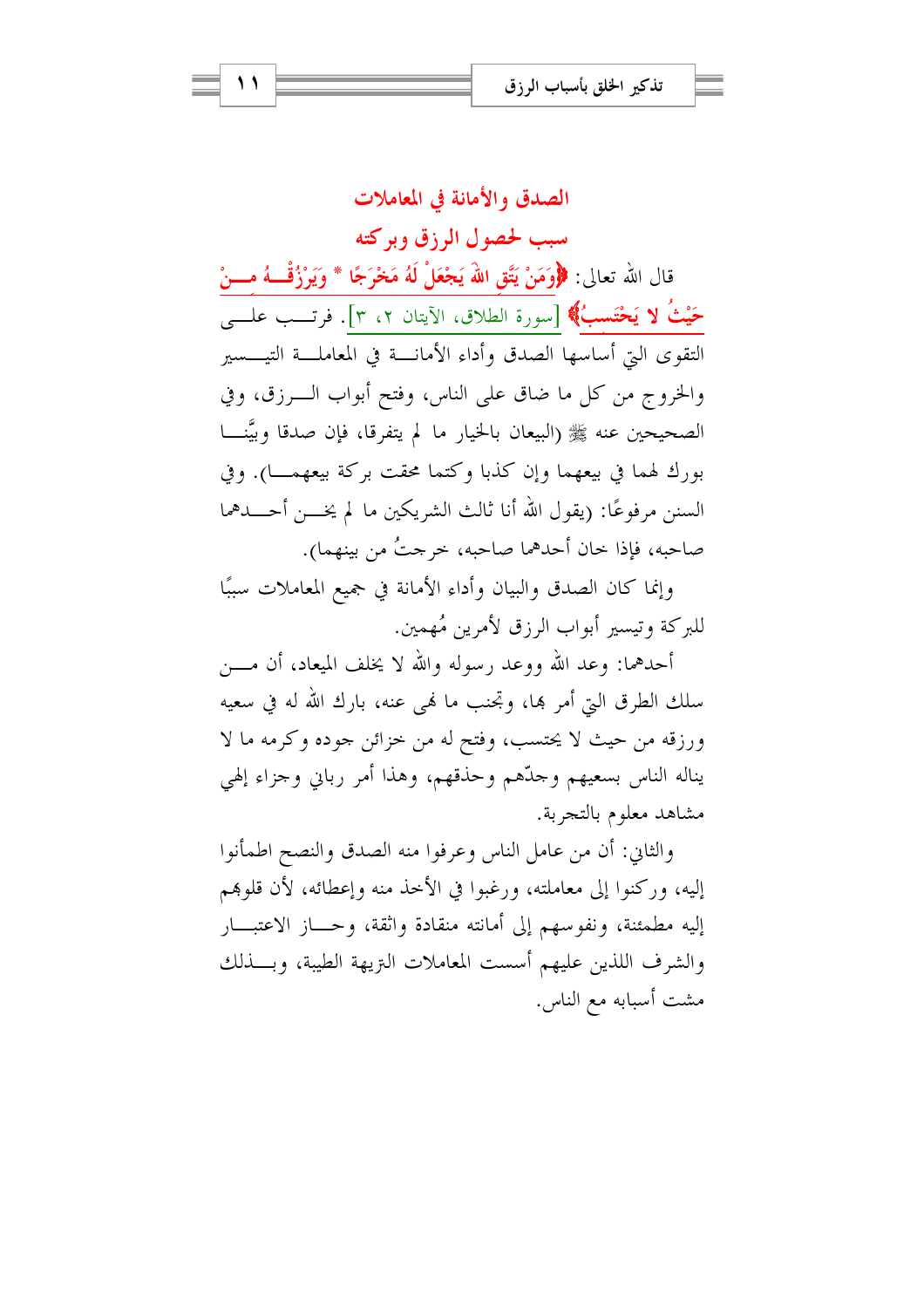وكذلك عقد الشركات بين الشركاء إذا بنيت على السصدق والأمانة أفادت أهلها حيرًا كثيرًا، فإنه من كان الله معه أيده بعونه وتوفيقه وتسديده؛ وكانت حركاته مقرونة بالنجاح مع ما في اتفاق الشريكين على مصالحهما واحتماع رأيهما، وحــصول التــشاور الذي هو مدار الأعمال مع ما يقترن بذلك من التعـــاون البــــدني والسعي المشترك من المنافع ودفع ما يخشى ضرره، كل هذه الأمور أسباب ومفاتيح لحصول الرزق وبركته ونمائه.

وضد ذلك إذا بنيت المعاملات والشركات على الكذب وعدم النصح وحصول الغش والخيانة، فإن الله ينزع بركته ويحل المحق بدل ذلك، وتتأخر المعاملة، وتنحط بالخيانة والكذب، وهذا كله مشاهد جي پ ( ا) ِ

<sup>(1)</sup> الرياض الناضرة للشيخ عبدالرحمن بن ناصر السعدي ص ٢١٦.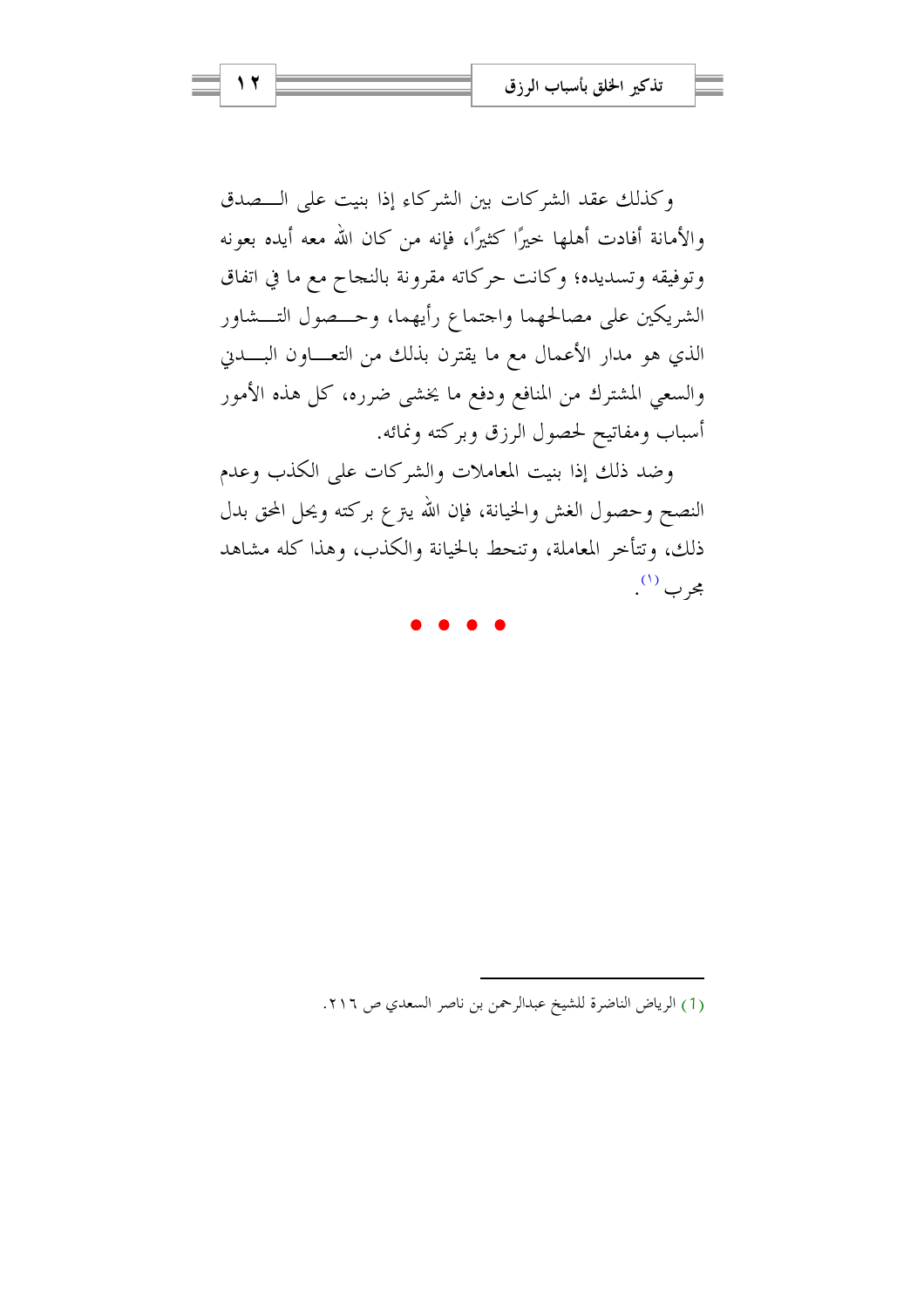بيان الحكمة في تفاوت الناس في الرزق

الحمد لله الواحد القهار الحكيم في حلقه وشرعه، ففي خلقــه وفي شرعه غاية الحكم والأسرار، قسم الرزق بين عباده ما بين غني واقتار، لتقوم مصالح العباد في المعاش والمعاد، وأشهد أن لا إلــــه إلا الله وحده لا شريك له الغني الكريم الجواد، وأشهد أن محمدًا عبده ورسوله سيد الرسل وخلاصة العباد، وأبلغ الناس في الزهد والورع والشكر والصبر على أحكام الملك الجبار صلى الله عليه وعلى آلسه وأصحابه والتابعين لهم بإحسان آناء الليل والنهار وسلم تسليمًا.

أما بعد... أيها المسلمون: اتقوا الله تعالى واعلموا أن الله لــه الحكمة البالغة في الخلق والتقدير والتضييق على عباده والتيسير، وله الحكمة البالغة في الحكم والتشريع، فأحكام شريعته كلسها عسدل ورحمة وحكمة مصلحة للعباد في دنياهم وأخراهم: ﴿وَمَنْ أَحْـــسَنُ منَ الله حُكْمًا لقَوْمٍ يُوقَنُونَ﴾ [سورة المائدة، الآية ٥٠]. فله الحمد في منعه وعطائه، وعلى العباد إذا وسع عليهم أرزاقهم أن يـــشكروه، ويقوموا بما يجب عليهم في هذه الأرزاق، وعلى العباد إذا قــــدرت عليهم أرزاقهم أن يصبروا على تقدير الواحد الخلاق، فهو أعلـــم بمصالحهم وهو أرحم هم من أُمهالهم، لقد قسم العلــيم الحكــيم الرزق على عباده، فمنهم من بسط له في رزقه، ومنهم من قـــــدر عليه رزقه، وذلك لحَكم عظيمة باهرة، قسم الله الرزق على عباده ليعرفوا بذلك أنه المدبر لجميع الأمور، وأن بيده مقاليد الـــسموات والأرض، فهذا يوسَّع عليه والآخر يضيَّق عليـــه، ولا راد لقـــضائه وقدره: ﴿لِيَبْسُطُ الرِّزْقَ لمَنْ يَشَاءُ منْ عبَاده وَيَقْدرُ لَهُ إنَّ اللهَ بكُــلِّ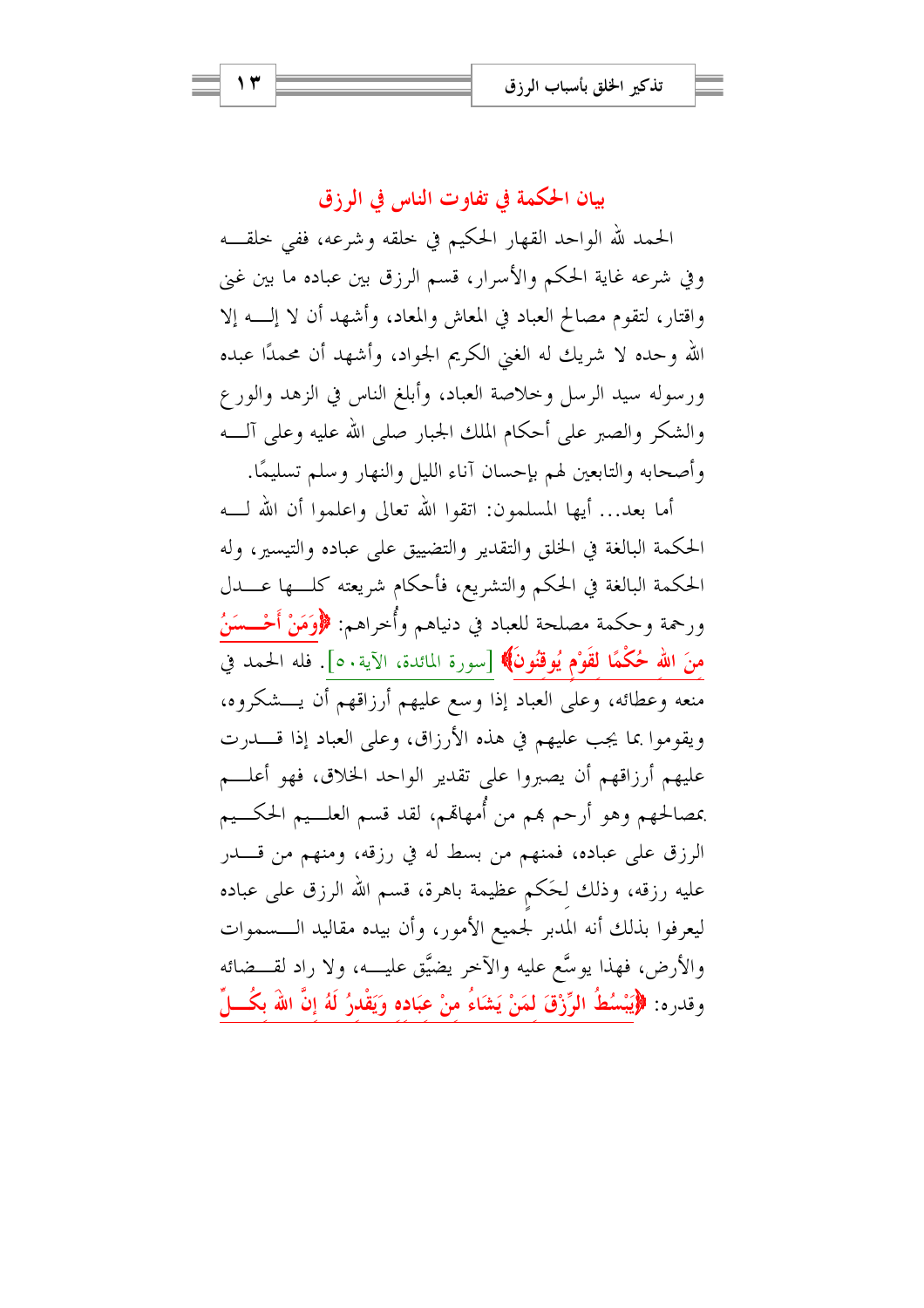شَيْءِ عَلَيْمٌ﴾ [سورة الشورى، آية ١٢]. بسط العليم الحكيم الرزق لبعض العباد، وضيَّقه على بعضهم، ليعتبروا هذا التفاوت في الــــدنيا تفاوت ما بينهم في درجات الآخرة، فكما أن الناس في هذه الدنيا متفاوتون، فمنهم من يسكن القصور المشيدة العاليـــة، ويركـــب المراكب الفخمة الغالية، ويتقلب في ماله وأهله وبنيــــه في ســــرور وحبور، ومنهم من لا مأوى له ولا أهل ولا مال ولا بنون، ومنهم ما بين ذلك على درجات مختلفة، فإن التفاوت في درجات الآخرة أعظم وأكبر وأحل وأبقى: ﴿الْظُرْ كَيْفَ فَضَّلْنَا بَعْضَهُمْ عَلَى بَعْسِض وَلَلآخرَةُ أَكْبَرُ دَرَجَاتٍ وَأَكْبَرُ تَفْضيلاً﴾ [سورة الإسراء، الآية ٢١]. فإذا كانت الآخرة أكبر درجات وأكبر تفضيلاً فإنسه ينبغسي أن نتسابق إلى درجالها العالية وحيالها الباقية ذلك حير وأحسن تأويلاً، قسم الله الرزق بين عباده ليعرف الغنى قدر نعمة الله عليه بالإيسار فيشكره عليها ويلتحق بالشاكرين، ويعرف الفقير ما ابتلاه الله بــــه من الفقر فيصبر عليه وينال درجة الصابرين: ﴿إِنَّمَا يُوَفَّى الصَّابِرُونَ أَجْرَهُمْ بغَيْرِ حسَابٍ﴾ [سورة الزمر، الآية ١٠]، وهو مع ذلـــك لا يزال يسأل ربه الميسرة وينتظر الفرج من رب العــــالمين، قـــــسم الله الرزق بين عباده لتقوم مصالحهم الدينية والدنيوية، فلو بسط الرزق لجميع العباد لبغوا في الأرض بالكفر والطغيان والفساد، ولو ضـــيق الرزق على جميعهم لاحتل نظامهم وتماوت من معيشتهم الأركان، لو كان الناس في الرزق على درجة واحدة لم يتخذ بعضهم بعـــضًا سخريًا، لم يعمل أحدهم للأخر صنعة، ولم يحترف له بحرفــة، لأن الكل في درجة واحدة، فليس أحدهم أولى هذا من الآخـــر، أيــــن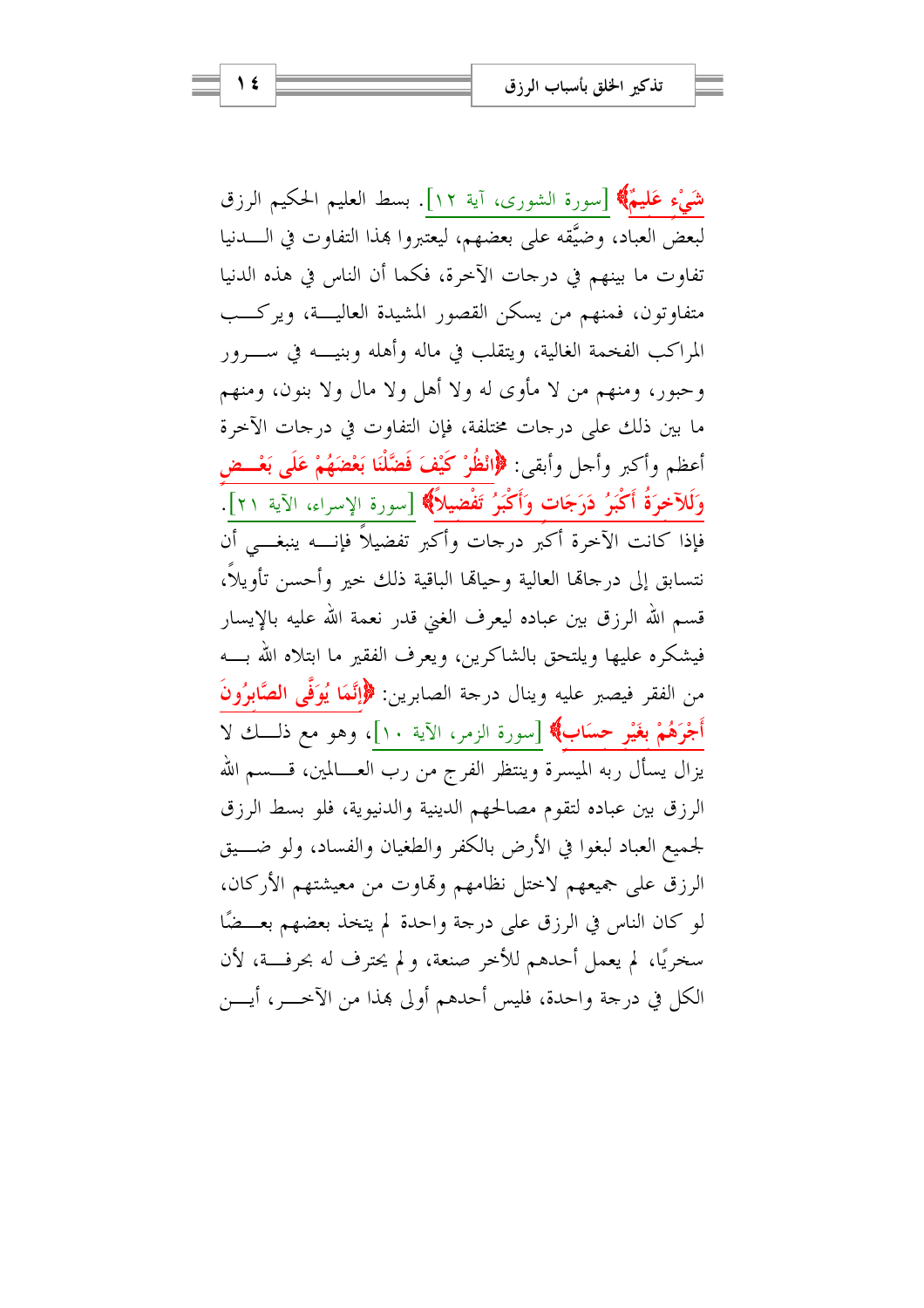الرحمة والعطف من الغني للفقير، إذا قدرنا أن الناس كلهم في درجة واحدة، أين الموقع العظيم الذي يحصل بصلة الأقارب بالمال إذا كان الكلِّ في درجة واحدة، إن هذا وأضعافه من المـــصالح يفقـــد لــــو تساوى الناس في الأرزاق، ولكن الحكيم العليم قسم بينهم أرزاقهم، وأمر الأغنياء بالشكر والإنفاق، وأمر الفقراء بالصبر وأنتظار الفرج من الكريم الرزاق، فعلينا معشر المسلمين أن نرضي به ربًّا فنرضـــي بقسمه وأقداره، وأن نرضي به حَكَمًا فنؤمن بحكمه وأسراره، أعوذ بالله من الشيطان الرحيم: ﴿اللَّهُ يَبْسُطُ الرِّزْقَ لَمَنْ يَشَاءُ منْ عَبَــاده وَيَقْدرُ لَهُ إِنَّ اللَّهَ بِكُلِّ شَيْءٍ عَلَيْمٌ﴾ [سورة العنكبوت، الآية ٢٢]<sup>(١)</sup>.

(1) الضياء اللامع من الخطب الجوامع للشيخ محمد الصالح العثيمين ص٢٩٨.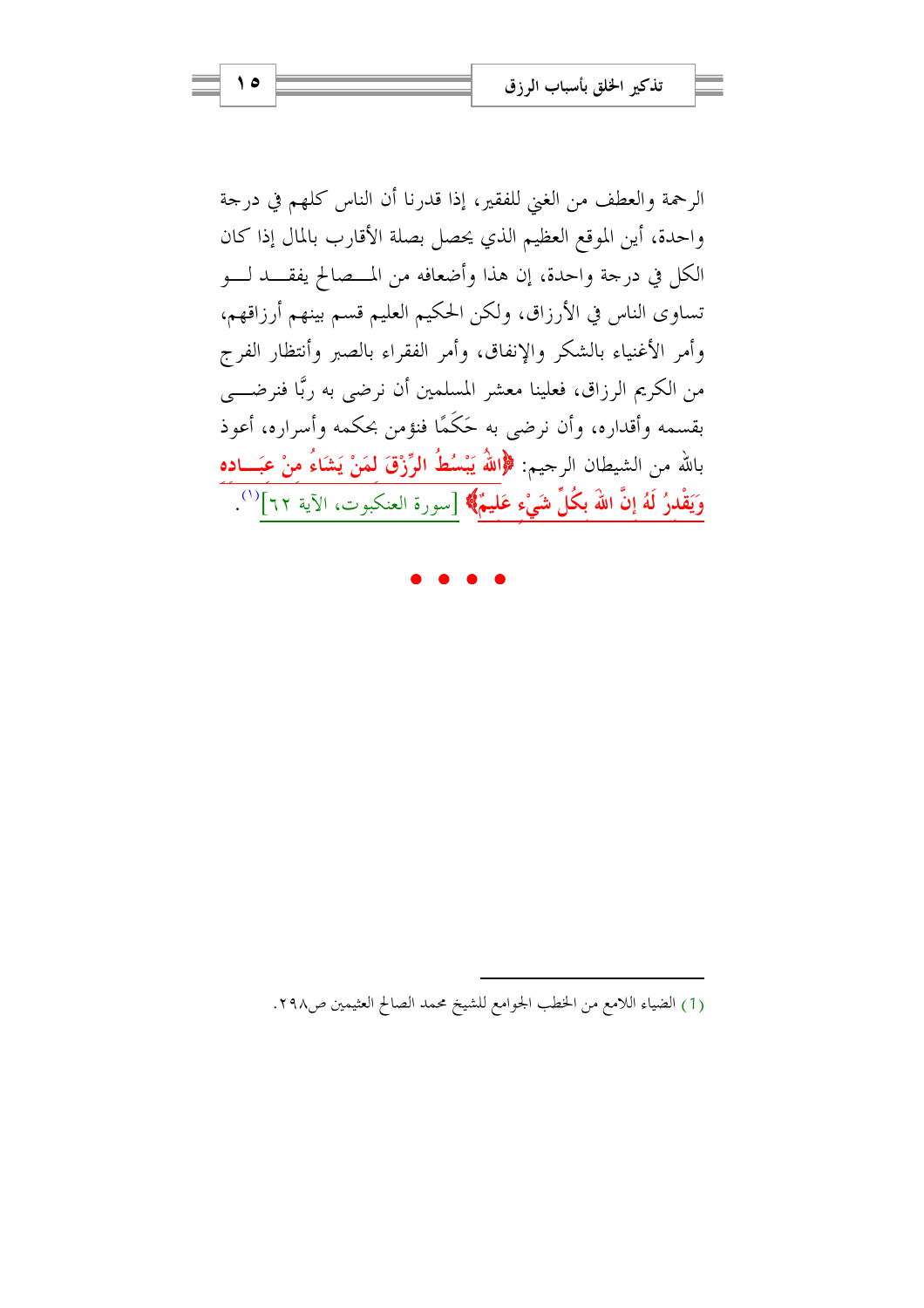مه جبات الشک

قال الشاعر : إذا اجتمعه الإسللام والقسوت للفستي وكــــان صـــــحيحًا جـــــسمه وهـــــو في أمـــــن فقسد ملسك السدنيا جميعسا وحازهسا وحــــــــق عليـــــــــه الــــــــشكر لله ذي المــــــــن ذكر في هذين البيتين أعظم النعم الموجبة للحمد والشكر والثناء

لله , ب العالمي*ن.* 

١– الإسلام الذي يسلم به المسلم من الشقاوة ويفوز بالسعادة فهو دين الله الذي حلق حلقه لأجله وبه أنزل كتبه وأرسل رسله وهو الدين المقبول عند الله فلا يقبل من أحد دينًا سواه، وقـــد أكملـــه الله لعباده وأتم عليهم به النعمة، ورضيه منهم، فلن يسخطه أبـــدًا ولـــن يتطرق إليه نقص أبدًا، فهو الدين الشامل الكامل الذي لم يترك حــــــــرًا إلا أمر به، ولا شرًا إلا حذر منه، قال تعالى: ﴿إِنَّ الْسُدِّينَ عِنْسَدَ الله الإِسْلامُ﴾ [سورة آل عمران، الآية ١٩]، وقال تعالى: ﴿وَمَنْ يَبْتَغِ غَيْـــرَ الإِسْلام دينًا فَلَنْ يُقْبَلَ منْهُ وَهُوَ في الآخرَة منَ الْخَاسرينَ﴾ [ســــورة آل عَمران، الآية ٨٥]، وقال تعالى ﴿الْيَوْمَ أَكْمَلْتُ لَكُمْ دِينَكُمْ وَأَتْمَمْــتُ عَلَيْكُمْ نعْمَتي وَرَضيتُ لَكُمُ الإِسْلامَ دينًا﴾ [سورة المائدة، الآية ٥]. فلله الحمد والشكر والثناء على ذلك فهو دين الأمن والأمسان والكمسال والشمول والسعادة الأبدية في الدنيا والآحرة.

٢- ومن موجبات الشكر حصول القوت الضروري للإنسان الذي به قوام البدن وراحته وقوته: ﴿اللَّهُ الَّذِي خَلَقَكُمْ ثُمَّ رَزَقَكُمْ﴾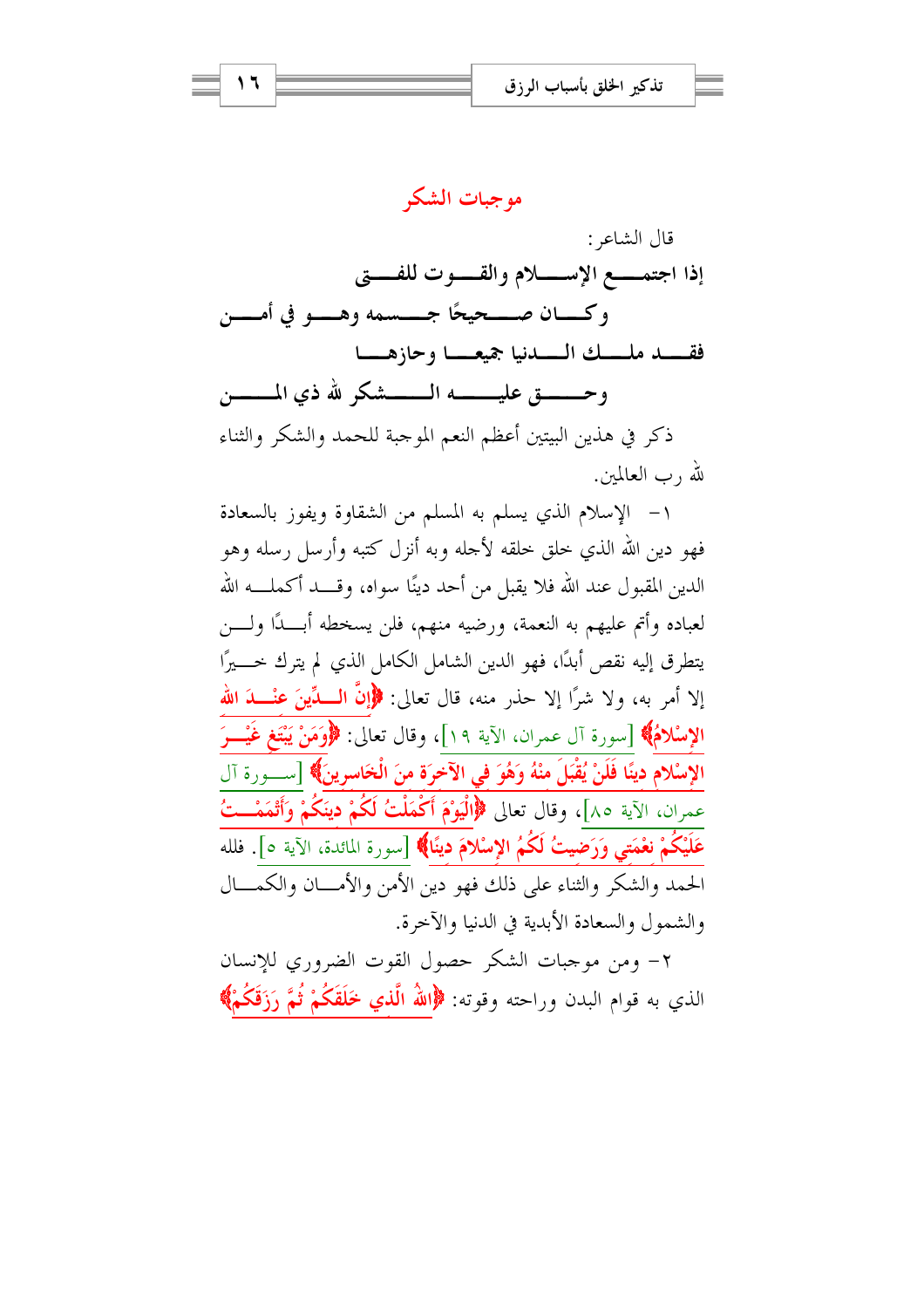[سورة الروم، الآية ٤٠]، ﴿وَمَا منْ دَابَّة في الْأَرْضِ إِلَّا عَلَى اللَّـــه رِزْقُهَا﴾ [سورة هود، الآية ٦]، ﴿هُوَ الَّذَي جَعَلَ لَكُمُ الأَرْضَ ذَلُولاً فَامْشُوا في مَنَاكبهَا وَكُلُوا منْ رزْقه وَإلَيْه النُّشُورُ﴾ [سورة الملك،الآية ٥ ١]، وفي الحديث: (من أصبح آمنًا في سربه معافي في جسده عنده قوت يومه فكأنما حيزت له الدنيا بحــــذافيرها) رواه البخــــاري في الأدب المفرد، والترمذي وابن ماحه ورمز السيوطي لحسنه.

٣- ومن أعظم النعم الموجبة للشكر صحة البـــدن والعقــــل والسمع والبصر واليدين والرحلين والعينين واللسان والشفتين وقد قيل: (الصحة تاج على رؤوس الأصحاء لا يعرفها إلا المرضــي). وقال الله تعالى: ﴿وَاللَّهُ أَخْرَجَكُمْ منْ بُطُون أُمَّهَاتِكُمْ لا تَعْلَمُونَ شَيْئًا وَجَعَلَ لَكُمُ السَّمْعَ وَالأَبْصَارَ وِالأَفْئِدَةَ لَعَلَّكُمْ تَــشْكُرُونَ﴾ [ســـورة النحل، الآية ٧٨]، فلله الحمد والشكر والثناء على ذلك.

وقال تعالى: ﴿أَلَمْ نَجْعَلْ لَهُ عَيْنَيْنِ \* وَلِسَانًا وَشَفَتَيْنِ \* وَهَـــٰدَيْنَاهُ ا**لنَّجْدَيْنِ﴾ [**سورة البلد، الآيات ٨ – ١٠]. وقد حث النبي ﷺ على اغتنام الصحة بالعمل الصالح قبل المرض، قال عليه الصلاة والسلام: (اغتنم خمسًا قبل خمس: شبابك قبل هرمك وصحتك قبل سقمك وحياتك قبل موتك وفراغك قبل شغلك وغناك قبل فقـــرك) رواه الحاكم وصححه.

٤- و من أعظم النعم الموجبة للشكر، الأمن والاســـتقرار في الأوطان حيث يأمن الإنسان على نفسه وأهله وماله وهو من النعم التي لا يعرفها إلا من فقدها ولا يحصل الأمن التام في الدنيا والاخرة إلا للمؤمنين قال الله تعالى: ﴿الَّذِينَ آمَنُوا وَلَمْ يَلْمِسُوا إِيمَانَهُمْ بِظُلْـــمِ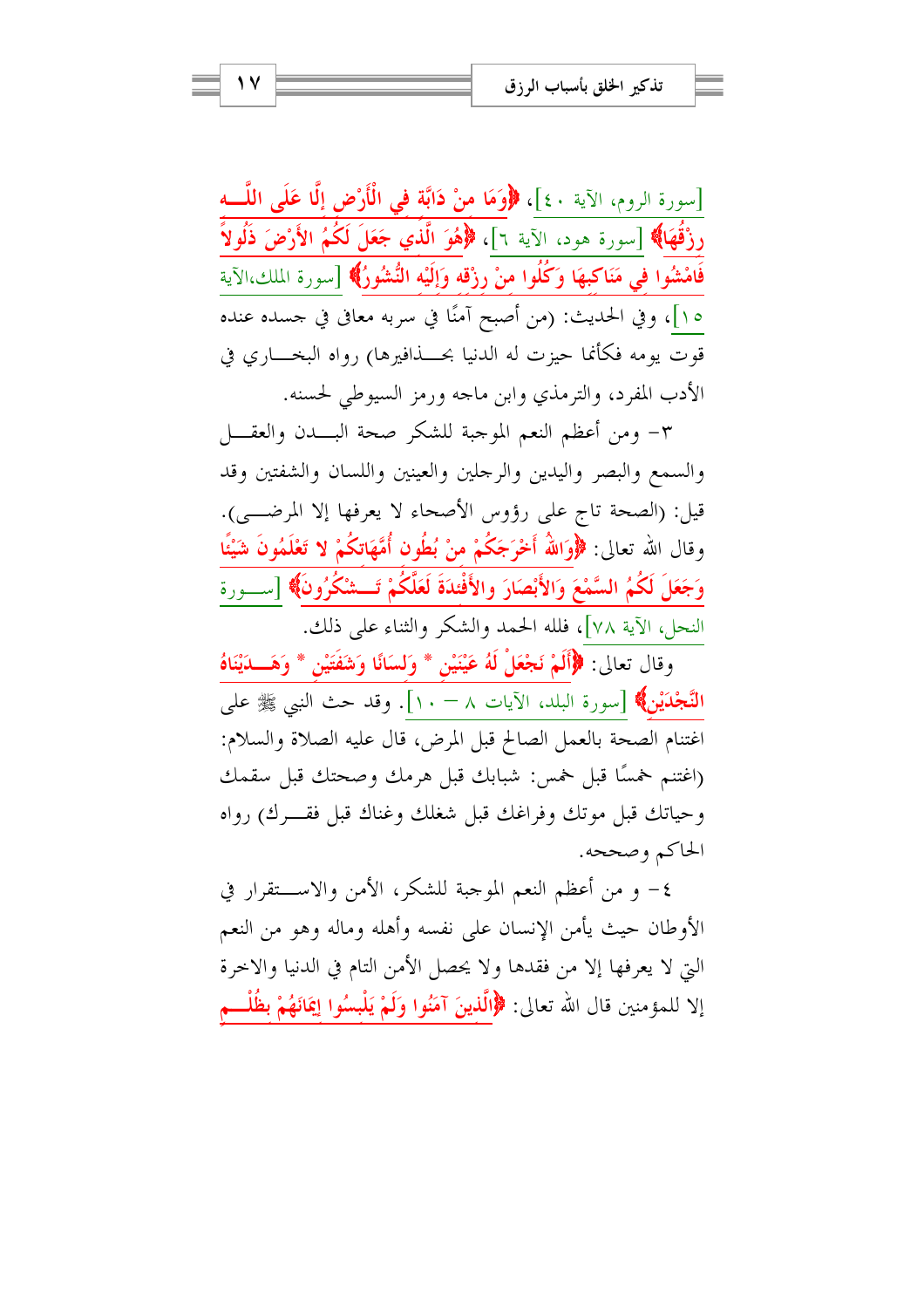أُولَٰئِكَ لَهُمُ الأَمْنُ وَهُمْ مُهْتَدُونَ﴾[سورة الأنعام، الآية ٨٢]. فيا لهـــا من نعم ما أحلها وأعظمها. فإذا أراد المسلم أن تستقر عليه هـــذه النعم فليحمد الله وليشكره بقلبه ولسانه وعمله بمحبته وطاعتـــه لله رب العالمين بامتثال أوامره واحتناب نواهيه وفعل ما أوجب وترك ما حرم والإكثار من ذكره وشكره وحسن عبادته.

اللهم أعنا على ذكرك وشكرك وحسن عبادتك.

اللهم لك الحمد والشكر والثناء على ما أنعمت به علينا مـــــن نعمك العظيمة وآلائك الجسيمة حيث أنزلت علينا خسير كتبلك وأرسلت إلينا أفضل رسلك وشرعت لنا أفسضل شـــرائع دينـــك وجعلتنا من حير أمة أحرجت للناس. ﴿وَلِبٍّ أَوْزِعْنِــــى أَنْ أَشْـــكُرَ نِعْمَتَكَ الَّتِي أَنْعَمْتَ عَلَيَّ وَعَلَى وَاللَّايَّ وَأَنْ أَعْمَلَ صَـــالحًا تَرْضَـــاهُ وَأَدْخِلْنِي بِرَحْمَتِكَ فِي عِبَادِكَ الصَّالِحِينَ﴾ [سورة النمل، الآية: ٩ ١]. ﴿(رَبِّ أَوْزِعْنِي أَنْ أَشْكُرَ نِعْمَتَكَ الَّتِي أَنْعَمْتَ عَلَىَّ وَعَلَى وَاللَّيَّ وَأَنْ أَعْمَلَ صَالحًا تَرْضَاهُ وَأَصْلحْ لي في ذَرِّيَّتي إنِّي تُبْتُ إلَيْكَ وَإنِّي مِنَ الْمُسْلِمِينَ﴾ ('' والحمد لله رب العالمين حمدًا كثيرًا طيبًا مباركًـــا فيه كما يحب ربنا ويرضى وكما ينبغي لجلاله وعظسيم سلطانه وصلوات الله وسلامه على حير حلقه وأنبيائه نبيًا محمد وعلى آلــه وأصحابه وأتباعه إلى يوم الدين.

(1) سورة الأحقاف، الآية :١٥.